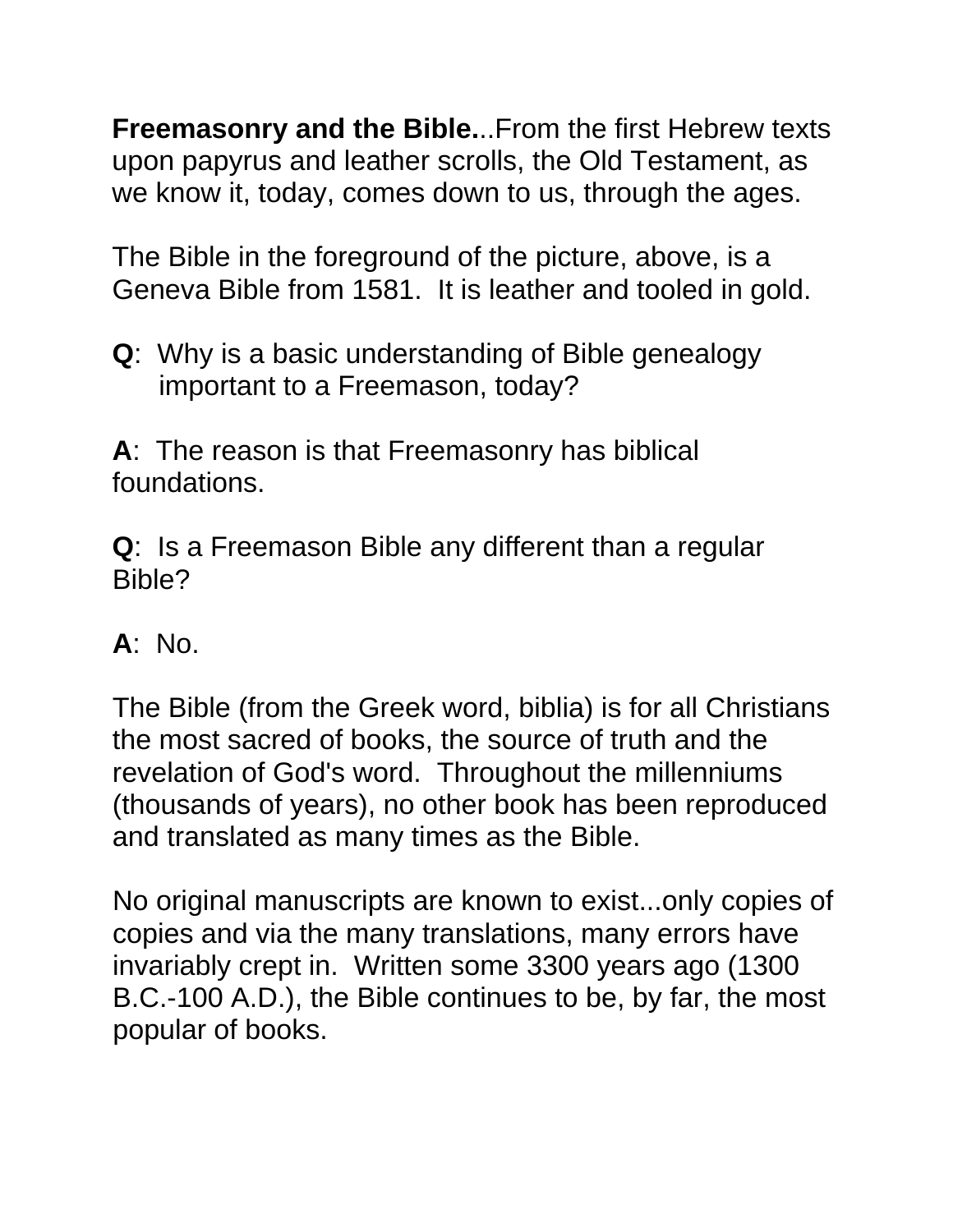Much of Freemasonry is based upon biblical scripture and biblical characters.

### **Foundations of Freemasonry and the Bible**

For Christians, Freemasonry and the Bible are intricately connected....just as the Holy Books of other religions are central to their Freemason foundations.

**The Creator**: It is to the Supreme Architect of the Universe, our Creator, he of many names around the world, that each of us worship.

**Masonic Symbols**: Ark of the Covenant, the Mosaic Pavement, Jacob's Ladder, the Lambskin Apron, King Solomon's Temple and others.

**Masonic Ritual Degree Verses**: The 3 verses within the 3 Masonic Degrees of Entered Apprentice, Fellow Craft and Master Mason are direct quotes from the Bible.

**Biblical Characters:** King Solomon, Hiram Abif, Hiram of Tyre, Tubal Cain, St. John the Baptist, St. John the Evangelist, Jacob and Jacob's Ladder, etc. All are biblical characters.

**Masonic Altar**: The Masonic altar holds a Holy Book (or several Holy Books, depending upon the personal religions of its members). It is around this Holy book that Freemasons circumambulate in their attempts to perform acts pleasing to the Creator.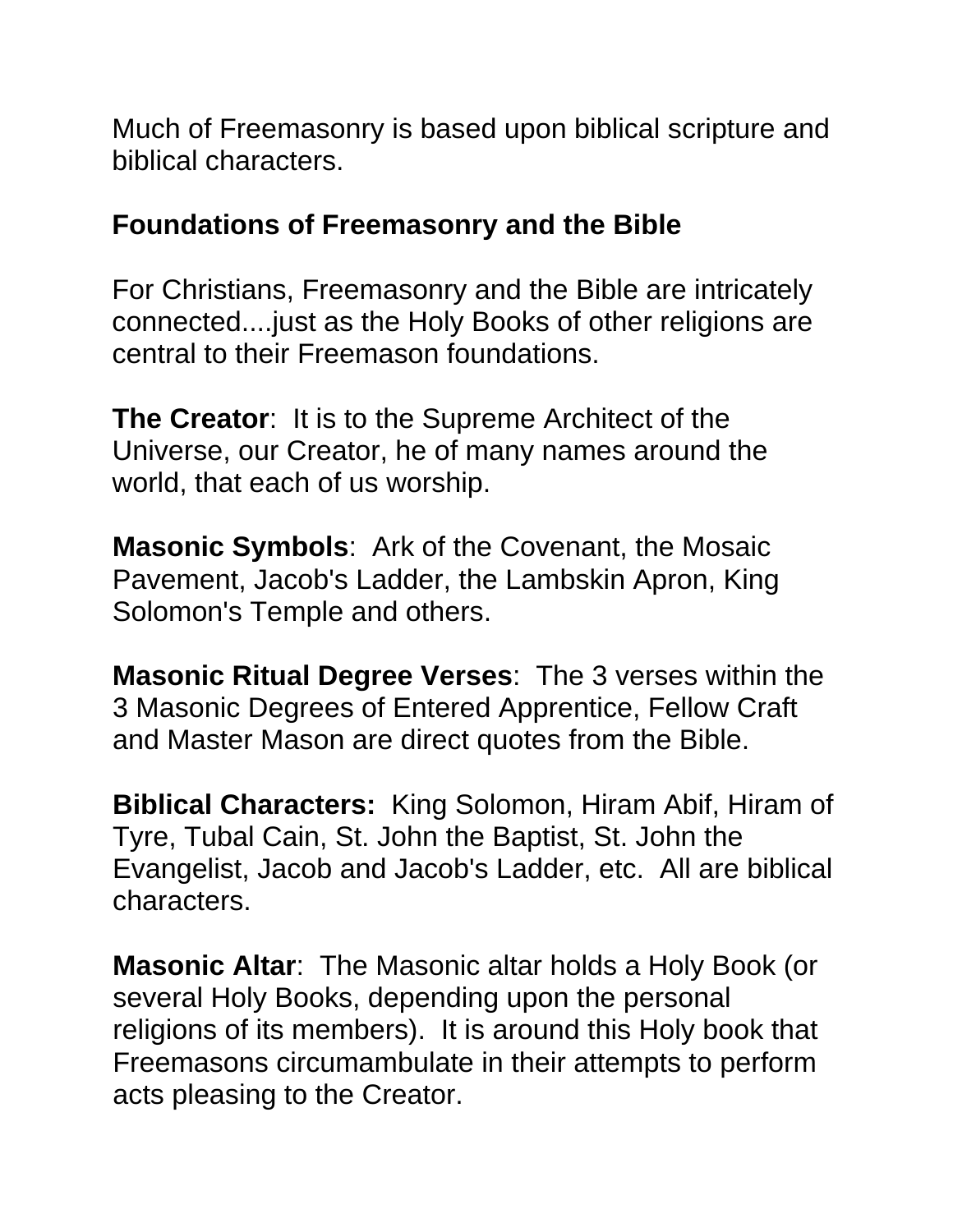**Masonic Charity:** The origins of Masonic charity begin with The Good Samaritan. (Luke 10:25-37)

And so it is written that no man should ever engage in any important undertaking without first invoking the aid and blessing of Deity.

### **Masonic Bibles In History**

### **Geneva Bible**

Freemasonry and the Bible...From the first Hebrew texts upon papyrus and leather scrolls, the Old Testament, as we know it, today, comes down to us, through the ages.

The Bible in the foreground of the picture, above, is a Geneva Bible from 1581. It is leather and tooled in gold.

Freemasonry and the Bible go hand in hand, but throughout the centuries, different Bibles have been placed upon the Masonic altar. ..from the time of Freemasonry's Old Charges (1390 - 1714) and before, as well as to the current period.

While Holy Books from all languages reside upon the many Masonic altars around the world, it is of note that for English speaking Freemasons, whose Masonic lodge uses the Bible, the Bible of today is, like all Bibles, a translated version of the original Hebrew texts.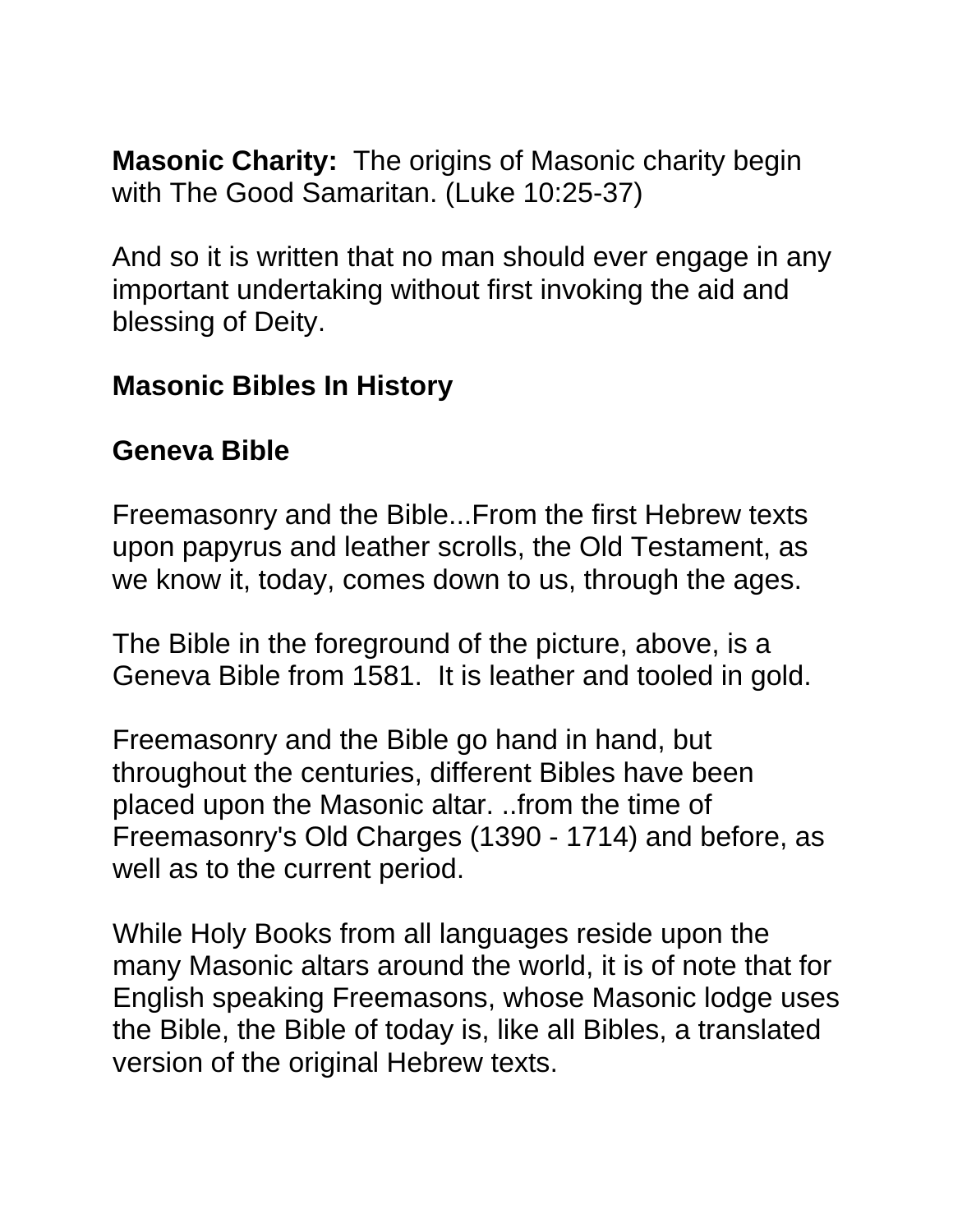**Septuagint**: The Septuagint's name derives from the 72 Jewish scholars who translated the Hebrew to Greek. Their work was performed in Egypt.

It was necessary to translate the Hebrew to Greek because the Jewish people living in Egypt at the time spoke and understood Greek, rather than Hebrew. This Greek translation was in use at the time of Jesus.

**St. Jerome's Vulgate:** The first rendering of the entire Bible into Latin was St. Jerome's Vulgate, a named deriving from vulgatus, meaning for common use.

For a thousand years, St. Jerome's was the only authoritative Bible in Western Europe, but, ironically, it was seldom read by the common people.

**Wycliffe Bible**: It is interesting to note that the Wycliffe Bible of 1382 was available close to the time in which the first of the Old Charges were written.

John Wycliffe was among the first of many Englishmen to incur the Church's wrath for producing unauthorized translations of the Scriptures, as well as for his heretical writings.

**Gutenberg Bible:** Johannes Gensfleisch Gutenberg, of Mainz, Germany created a printed version of the Latin Vulgate translation.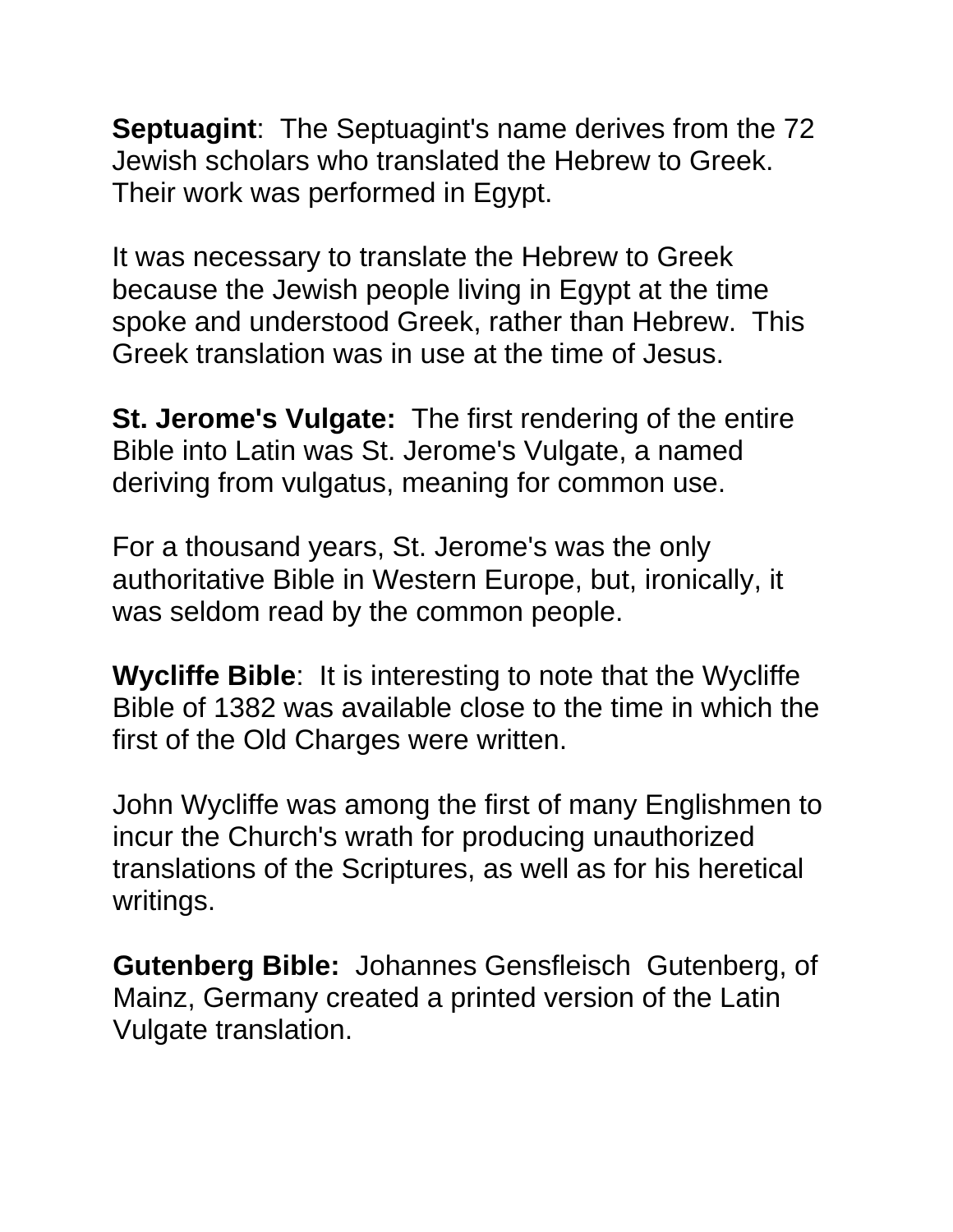Gutenberg's Bible is the first book created using movable type. Previous to this time, Bibles were laboriously handwritten manuscripts.

**Tyndale Bible:** William Tyndale, another English translator who was persecuted by the Church, fled to the Low Countries, where he was strangled.

**Great Bible:** Also, of note, Henry VIII had copies of the Great Bible chained in order to foil overzealous worshippers.

**Geneva Bible**: The Geneva Bible was a Puritan version.

Douay Bible: The Douay Bible was translated in Douai and Rheims, France by Roman Catholics fleeing Queen Elizabeth. It has remained as a favorite of Englishspeaking Catholics.

**King James Bible**: The most popular version among Anglicans and Protestants has been the King James, whose grand style influenced all English prose.

Freemasonry and the Bible is, for Christian Freemasons, the foundation of its Masonic precepts, just as the Vedas, the , Qur'an, the Hebrew Bible and the Holy Scriptures of other religions are the foundation of their Masonic precepts.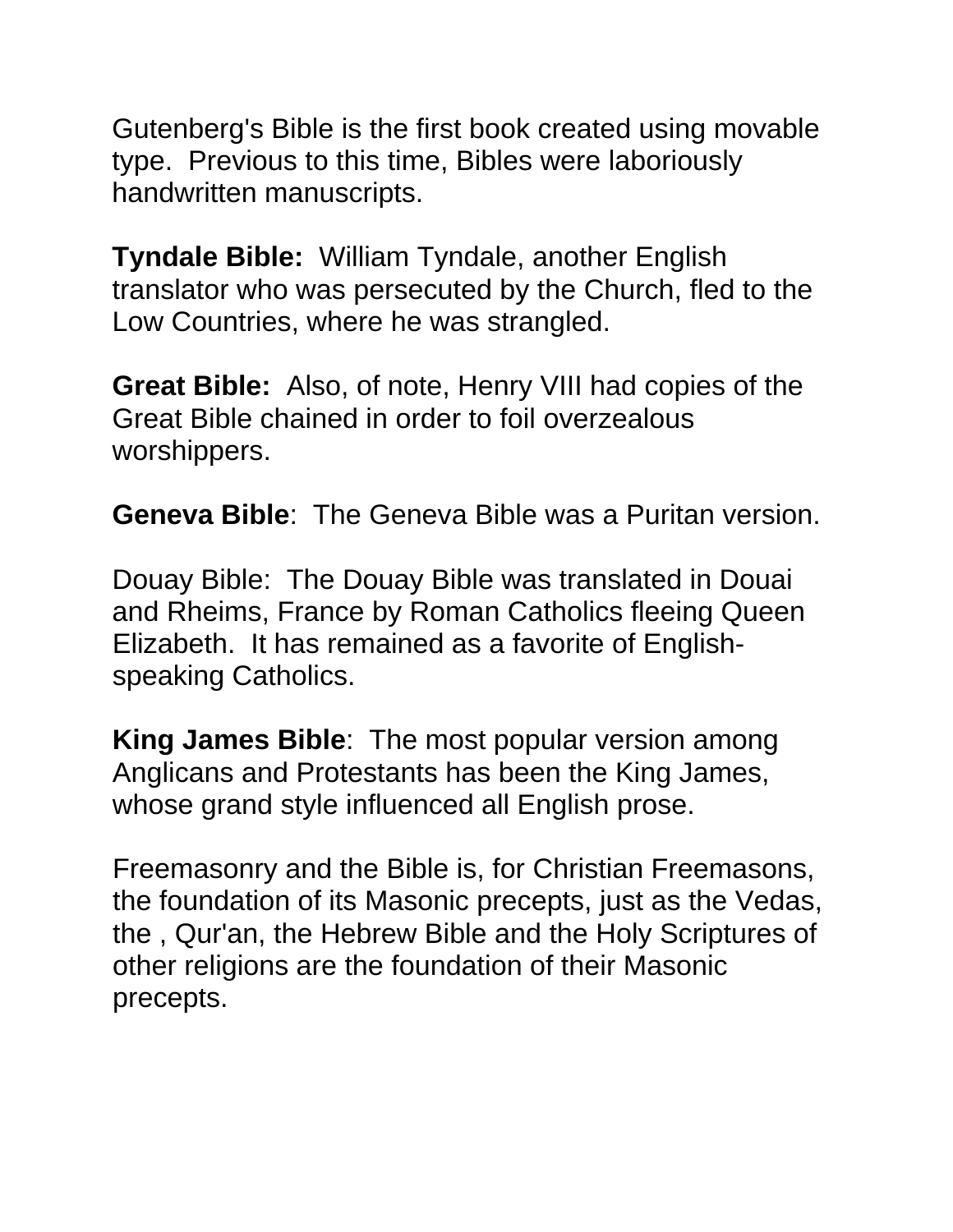Freemasons are "Builders". Firstly builders of themselves. Next, by living up an example and exemplifying standards, builders of a human society built upon values.

One major task is to form oneself, to become a stone fit to be a part of the "Temple of Humanity".

Introductory Remarks – Freemasonry and Symbols

**Freemasonry has three** "**qualities**"**:**

**Symbolic Craftsmanship Masonic Science and the Royal Art**

**As an Entered Apprentice**, a young Mason is faced with a number of symbols from the Builder's Craft, and he ought to learn, that a Mason uses symbols as means of conversation, because a symbol is open to different meanings, and does not necessarily stand for a definite fact alone. Thus, Masons may widen their horizon in sharing each individual understanding thereon in a nondogmatic and tolerant manner.

This was, in the time of the development of Modern Freemasonry in early 18th century, a revolutionary concept. In a time, when open discussions would subject the participants to persecution and sometimes even threaten their lives, because those days the worldly and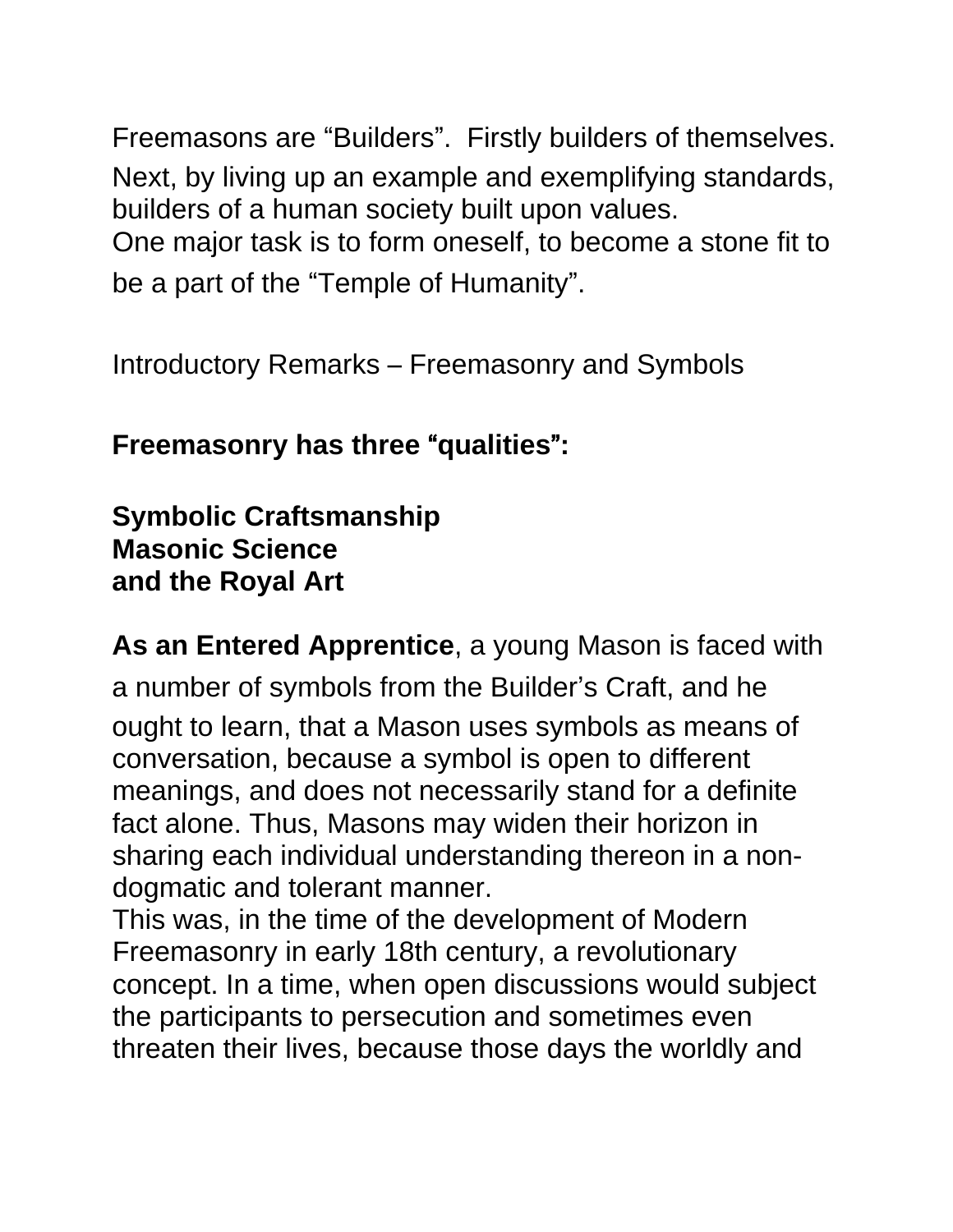religious authorities did not quite appreciate frank discussions.

Freemasonry then, as is today, opened a platform for every member, to share their thoughts and learn from each other by adding to the concepts already given, regardless of social status, rank and nobility.

"**Look into yourself**" is an important theme the Entered Apprentice faces. This command emblematically represented by the plumbline. He is to listen, to learn and to reflect himself, to find out who he is and to reflect his shortcomings in order to enable him to erect himself uprightly, to improve himself according to his desires and definition of good.

**As a Fellow of the Craft**, a whole series of new symbols is given him. Not only the stone-builder's tools, not only

the history of Freemasonry, but also all the "Liberal Arts", that are known to man, e.g. Rhetoric, Geometry, Astronomy, Music and others are for his reflection. This is to teach us, that wherever we happen to stand, all the aspects of human life are given us as means of growth, as ways to learn by discussion, interpretation.

"**Look about yourself**" as theme is emblematically represented by the level. This instrument emphasizes, that a Fellow of the "**Gentle Craft**" should always be aware of the fact that man interacts with his fellow creatures. The application and implementation of our ethical skills in our daily life, is the important lesson here learnt. Thus, by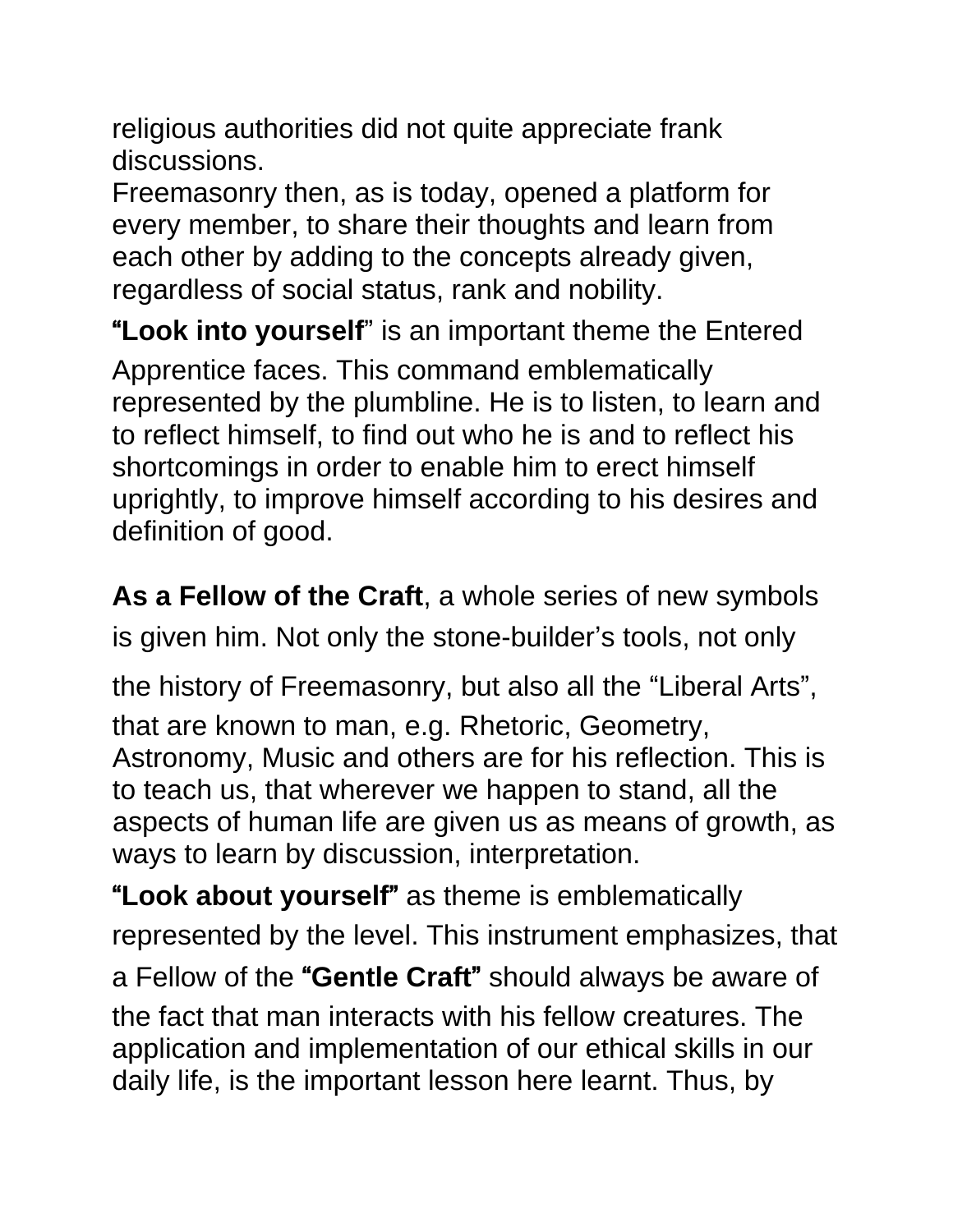living as example of our ideals, a Mason might hopefully positively influence his environment, jobwise as well as in general common human politics, and become a "living stone" in the "building of the Temple of Humanity".

**The Master**'**s task** must be of even higher standards. He ought to be so skilled, that he needs no longer to reflect upon the aforementioned themes, but has so internalized them that he may freely start to build such beautiful artefacts, as we term the "Building of the Temple".

"**Look above yourself**" , that command is represented by

the Master's (G.A.o.t.U.) square – find your position within the Creation, reflect upon the Great Tracing Board and think in dimensions of erecting the Temple.

Fig. 1: The Qualities of Freemasonry:

**Level**. Field of Operation. Task. Lesson Entered Apprentice **Field of Operation** Symbolic Craftsmanship **Task** Look into yourself ! **Lesson** Symbols as language of tolerant discussion

**Level** Fellow of the Craft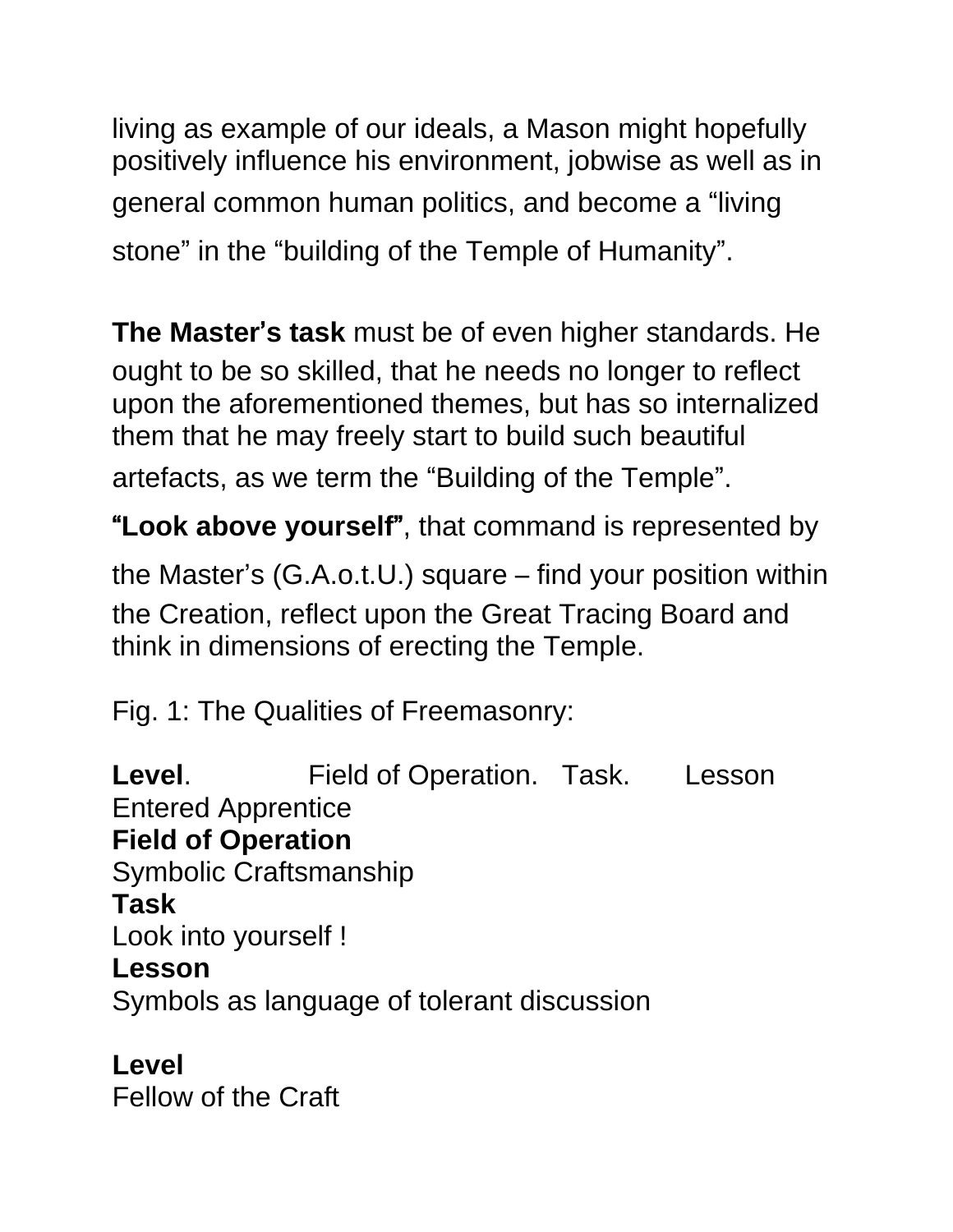### **Field of Operation**

Masonic Science **Task** Look about yourself ! **Lesson** Application of knowledge as working tool in life

**Level Master Field of Operation** Royal Art **Task** Look above yourself ! **Lesson** Wisdom for the Building of the Temple

## **The Building**

Freemasons use the symbol of "Building the Temple of

Humanity"

Building in all ages was considered to be a constructive act. Already in earliest days, it was also employed emblematically as expression of creating a spiritual edifice, and served worldly and religious leaders to unify the people and as one method of forming a nation.

To bring some light to this aspect, let us, as an example, quickly have a look into the description in the Holy Writ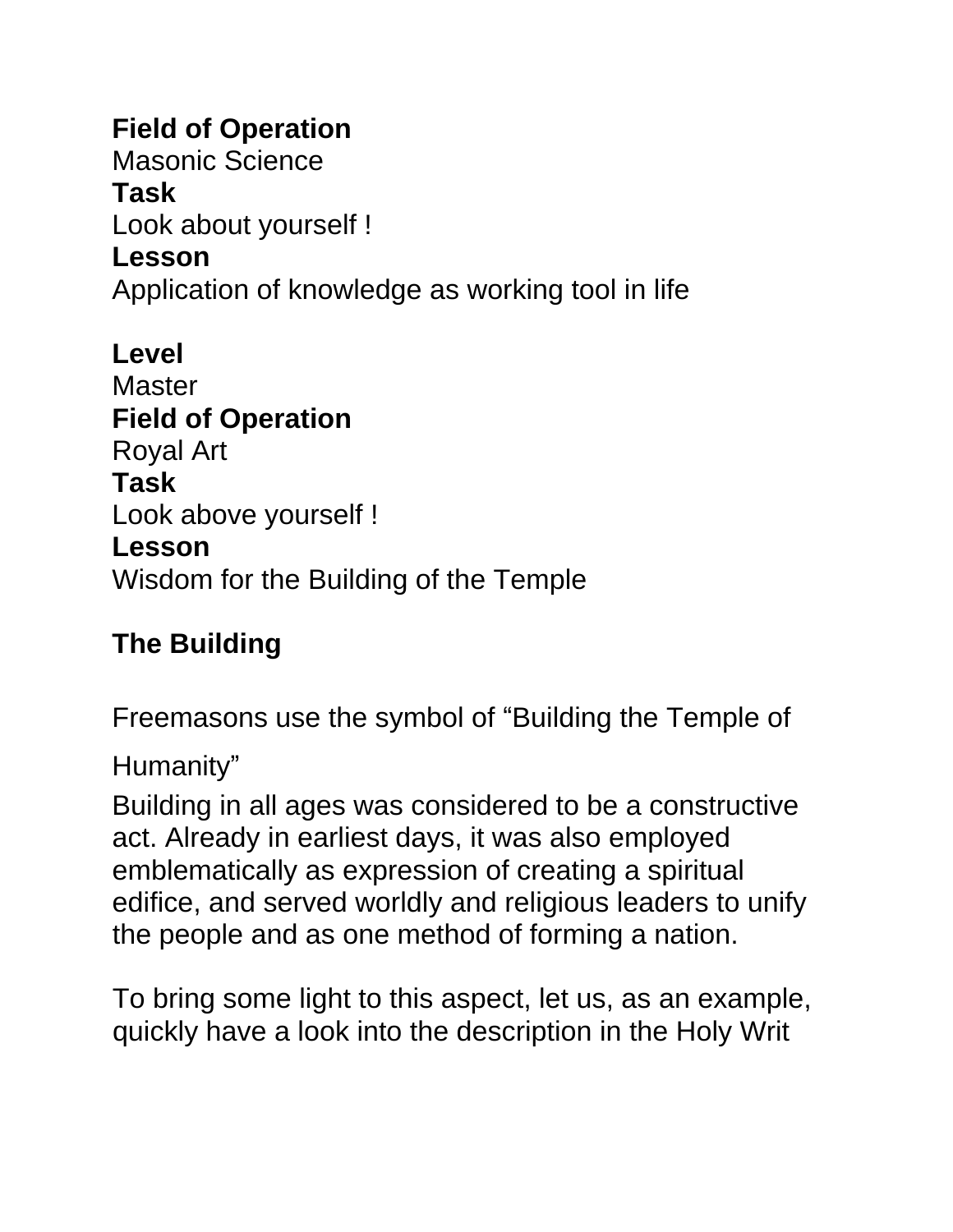regarding the operations necessary at the building of King Solomon's Temple.

How did Israel look like those days?

Using the "scientific" approach, let us have a look into the Israelite society of oldest days. It consisted of a loose conglomerate of 12 tribes, just having settled from nomadic shepherd tribes into farmers (a story being told with Cain and Abel).

These tribes lived in between the huge realms of Egypt, Babylonia, Phoenicia and Persia and were then reined by King David, followed by his son, King Solomon. The first stunning fact is, that outside the Holy Scriptures nothing can be found on King Solomon. Modern archaeology could not identify a single piece of documentation mentioning him without the realms of ancient Israel - no scrolls, nothing hewn in stone. Quite amazing for a ruler, who has played such an important role in his nation.

(A few years ago, the yellow press stated a sensational finding of a stone, engraved in different languages, mentioning the name of Ling Solomon and the Temple.

Shortly thereafter another sensational relict was "found", a

stone container keeping the mortal reminders of Jesu's brother. The whole thing was soon being identified as forged, together with over 200 more sensations. Still, there is nothing outside the Bible mentioning King Solomon and his involvement of the Building of the Temple. ) Judging from the lack of notice without the history writing of Israel itself ,it appears that the tribes of Israel were not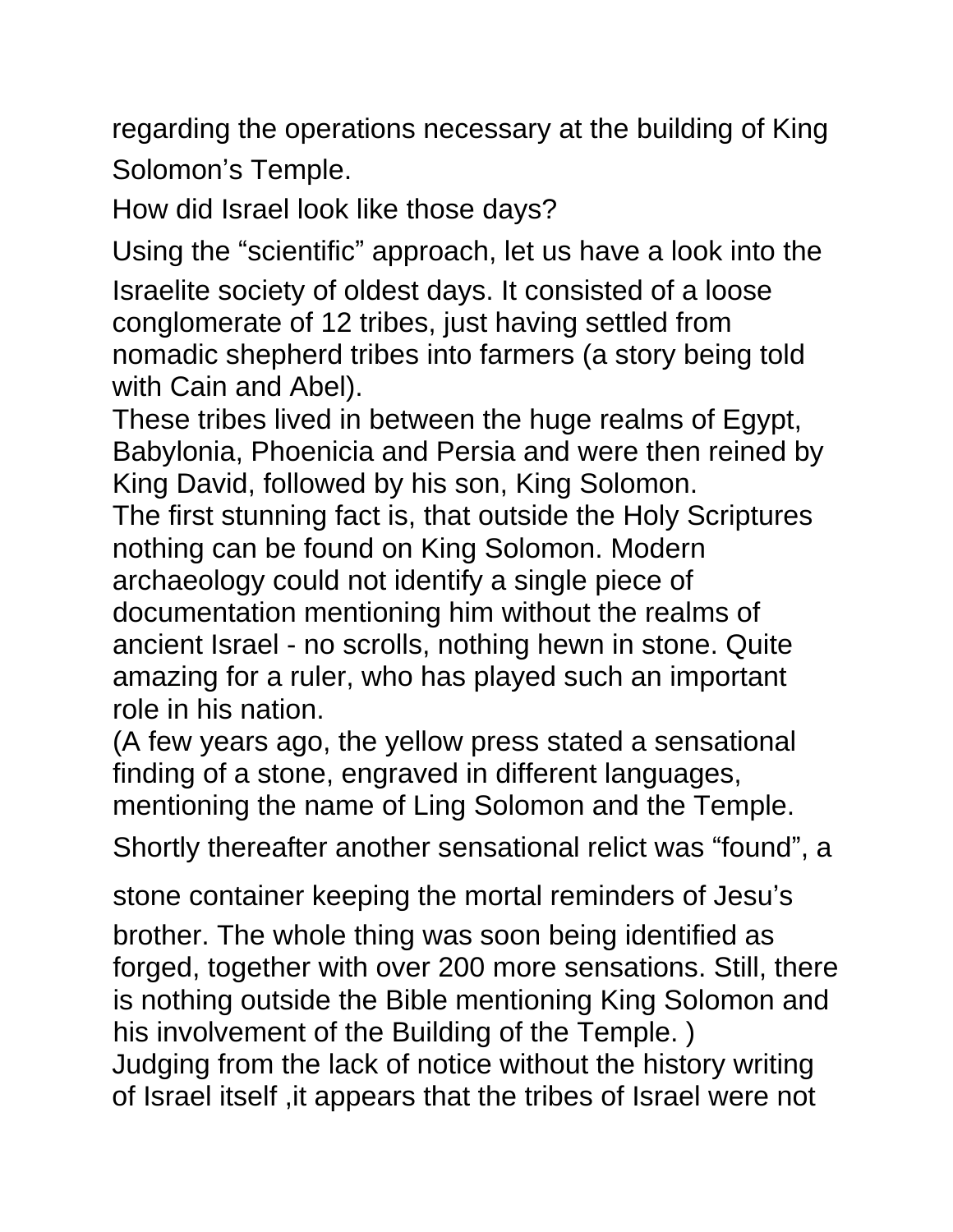even worth being mentioned to their neighbors.. What we know is, that they called the people of these tribes "habiru", meaning roamers or loafers, from which today's

name "Hebrew" originates.

Of course the Israelites did not quite appreciate this denomination too well and insisted to be named after their founding father "Israel", which translates as "GOD's

warrior" thus "Israelites" is commonly translated as "GOD

shall fight (for us) " or "GOD shall rule".

In order to form a national identity, the tribes of Israel used a group dynamic process still in use today. They

emphasized the differences between the "chosen people"

and the "perverts" without, who committed sodomy,

worshipped idols and turned away from the "One God". On the contrary to those unbelievers, Israel had a belief in the "One True God" and wanted to build him a Temple.

The economic impact of the Building of the Temple in the area is described within the Holy Scriptures. 120,000 workers were employed, of which 90,000 Apprentices labored in the quarries, 30,000 Fellows of the Craft fitted the stones for the builder's use, presented their work for inspection to the Overseers, Master Overseers took care that the organization in the building ground went smoothly and the designs were executed properly, Architects designed in accordance with statics, material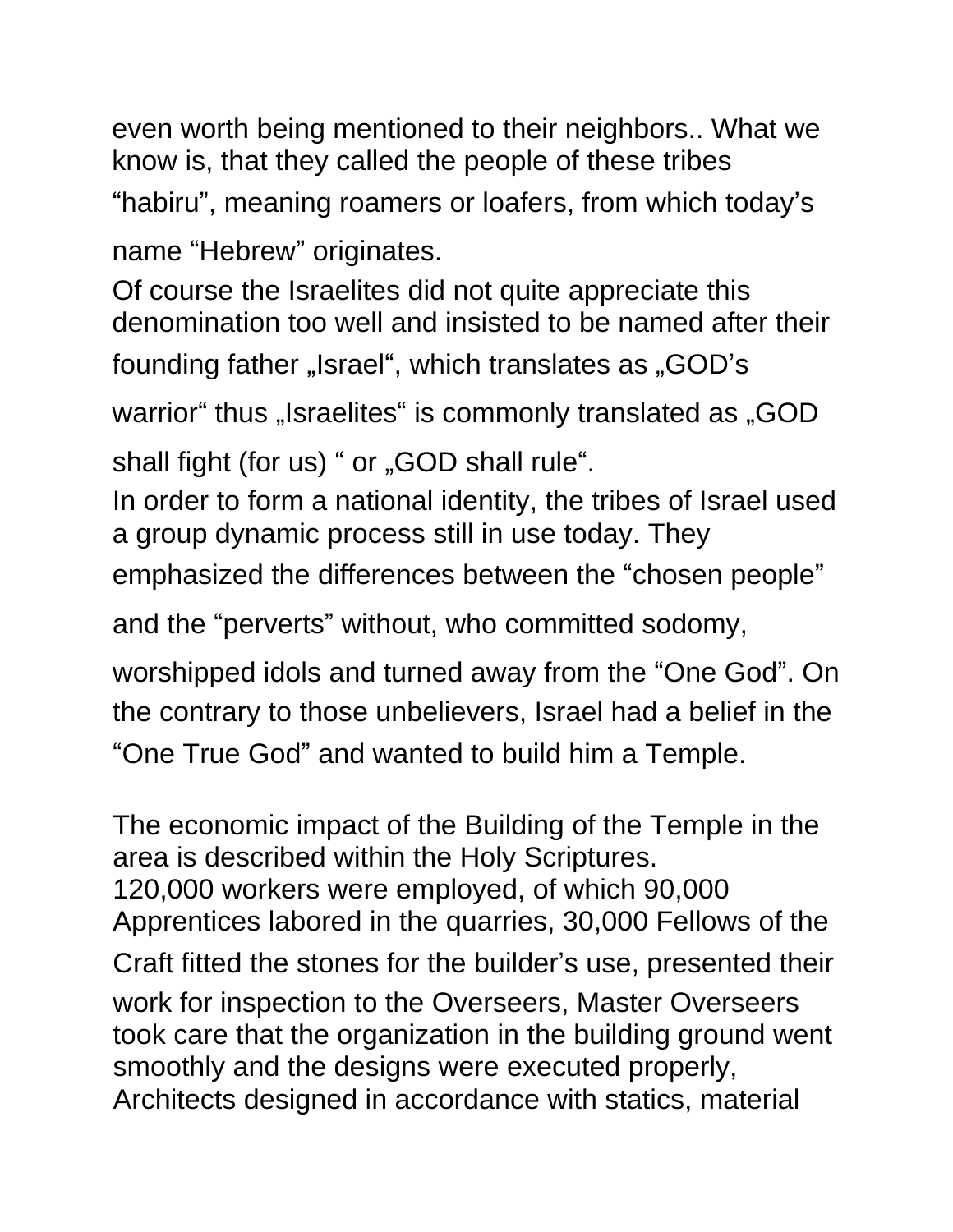properties and the religious demands, in addition transport workers and freight experts, bakers, butchers, caterers,

school teachers for the worker's families and many more had to be actively involved to make the undertaking a success. A whole nation needed to employ for such a building site.

In (2. Chronicles Chapter 2) and (2. Samuel 5, 11) we read that King Solomon formally called for assistance from his neighbor, Hiram King of Tyre in asking for material and workers.

Tyre was one of the major harbors in the Mediterranean and the most important trading nation those days. Hiram King of Tyre assisted with his fleet to transport woods from Lebanon. Gold for the adornment was brought from the

famous gold land "Ophir" (in today's area of Abessinia)

and from Saba (in the area of today's Jemen and Ethiopia).

(We read that Hiram, King of Tyre was a son of a widow of the tribe Naphtali, and his father had been a Tyrean blacksmith. The king sent the best design drawers, architects and master builders. One of which was a master called Hiram-Abif, said to have been the son of a woman of the tribe Dan, whose father was Tyrean.) Considering the well governed nations around with high amount of a highly developed bureaucracy, it seems to be quite amazing, that with the amount of material being mentioned in the Bible, not a single trace is left for our inspection in any documentation of these realms which does plentifully exist. That leads scientists to the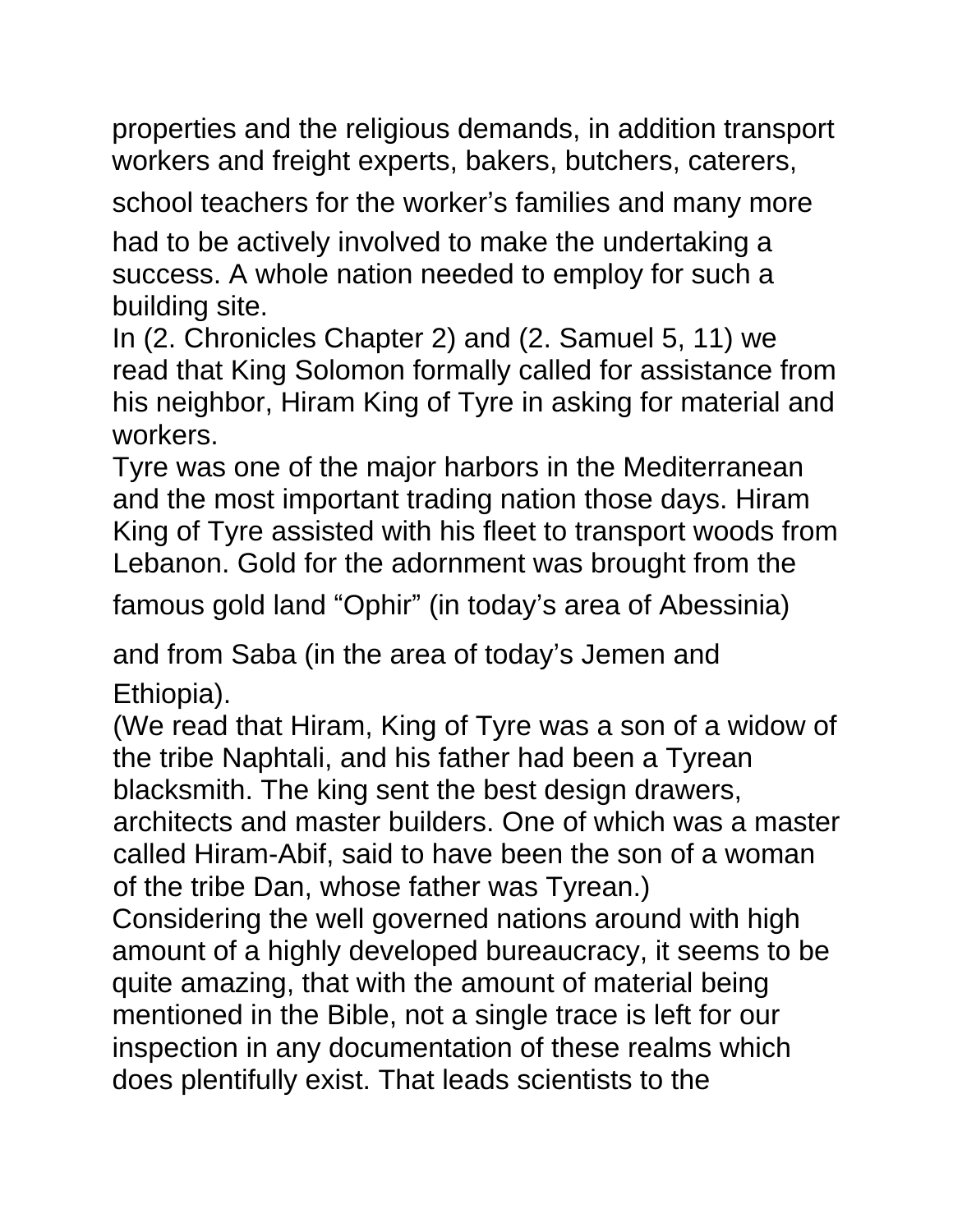conclusion that the size of the temple cannot be too impressive.

The unifying character of such an undertaking is selfevident and was often practiced before and afterwards. This could be a reason to adopt it as example. But this was not the first time in history, such a task was done to form and unify a nation. The Temple of King Solomon was built around 988 B.C., the Babylonians had built their "Zikkurates" about 2,000 years earlier, and the Egyptians had built Pyramids, which were much bigger in size.

# **King Solmon**'**s Temple**

The size and glory of King Solomon's Temple. Though being described in the Holy Scriptures as being enormous, can by no means compare to the Egyptian Pyramids, Babylonian cities, Phoenician fortifications or Persian palaces. When size matters, it is not a key argument to adopt the Temple as a key symbol to Freemasonry. How then about the beauty of the Temple? Would that lead us any further in our question of the import to us Masons? At former excavations, there were not found too many ritual vessels on the Temple Mountain. Some might have been carried away by the Romans. And the political situation in the Holy Land at present does not allow any further excavations. Despite of the fact of little archeological findings, I am of the belief that the beauty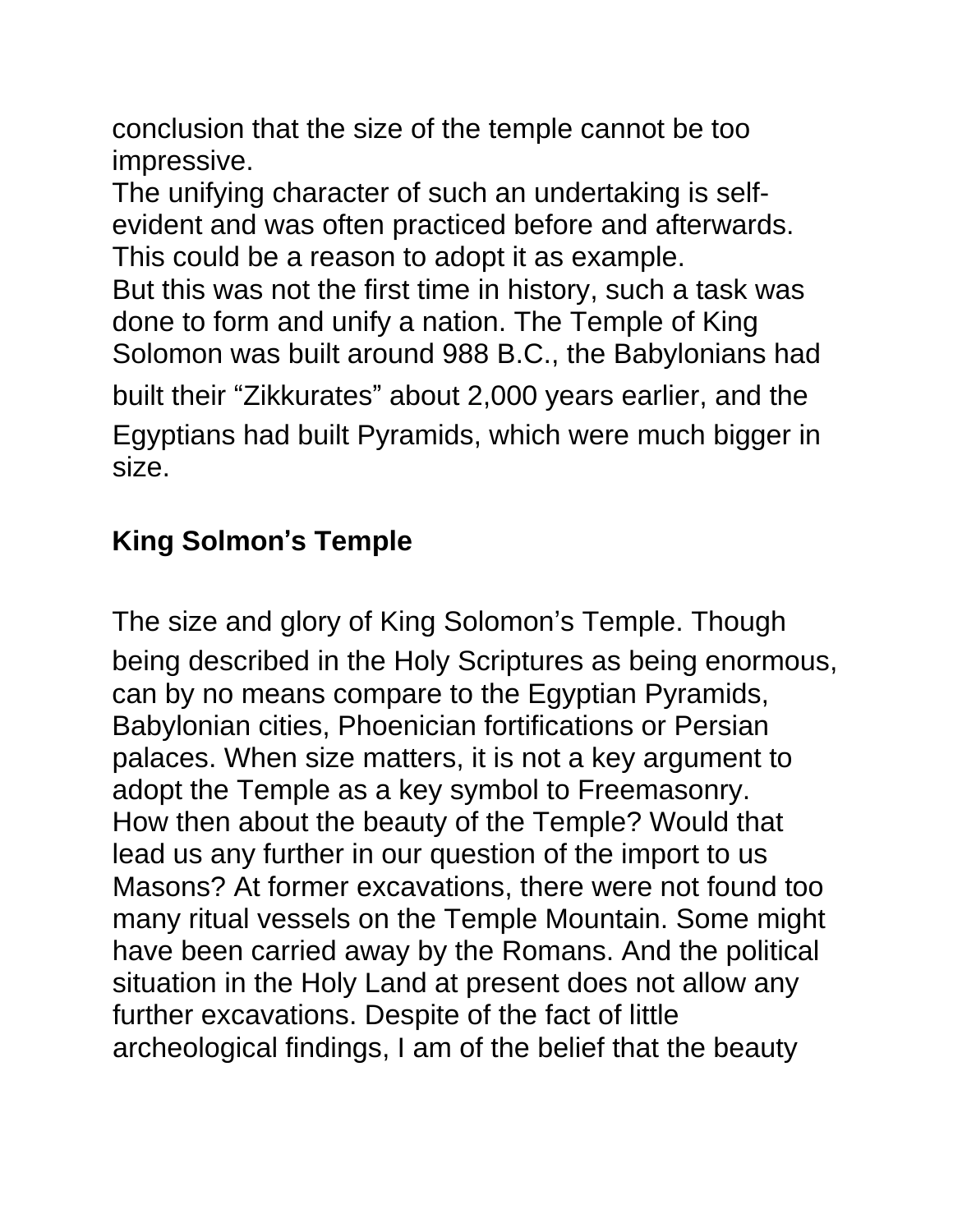must be found rather the ritual meaning, and not the fiscal importance of ornamentation.

What makes King Solomon's Building of the Temple so different from the former large buildings of Babylonia and Egypt? Following the chronology of large buildings in history, we come from the Babylonian "Zikkurat" and the Egyptian Pyramids to the Salomonic Temple.

**1**) The Zikkurates of the Babylonians, in Old Testament named as "Tower of Babylon", were buildings where man wanted to adore himself, trying thereby to make himself "even to GOD". In the eyes of the Jewish this is considered to be blasphemy.

**2**) The Pyramids were, and still are, the ultimate "super-

buildings". For sure they were an instrument to form and unify a nation. (As an interesting side-note of history, they were not even mentioned within the Holy Bible.) They served as glorification of the Pharaoh who was considered to be man and God the same time, and they were the means by which man believed to work on his own immortality.

As indicated above, all the neighboring nations of Israel were looked down upon, as means of group dynamics. Amongst all those nations, Egypt was somewhat exempt from the bad-speaking – possibly due to the close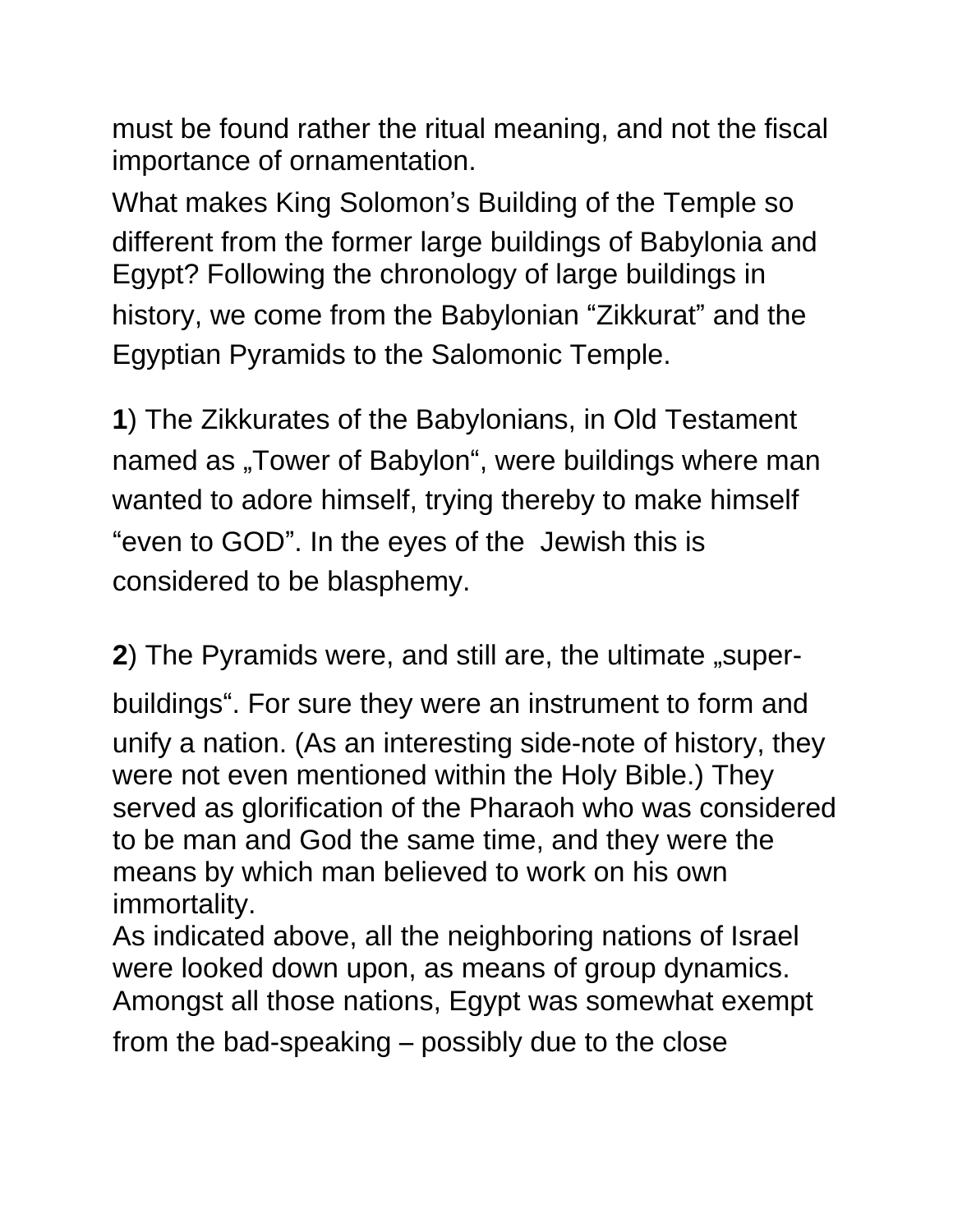connection of Moses with the house of the Pharaoh where he was raised.

Having been such close to the Pharaoh himself, Moses necessarily must have been somewhat involved with the building of some pyramid. Such pyramid was, in comparison with the Babylonian buildings, not to indicate that man deemed himself higher than the gods, but still as adoration of the Pharaoh, the God-King. Mose's participation at such an undertaking must have been considered by the Jewish as blasphemic also. Maybe that is, why Egypt and his pyramids are "discretely left out" in the telling of history within the Holy Bible, and this might also be a reason for the description of this period as "Egyptian Slavery" as a means of inner distancing from those.

**3**) Now, after the building of the "Tower of Babylon" where man wanted to elevate himself above God, and after the building of the pyramids, where man adored Pharaoh as one God-King and wanted to build on his own immortality, finally King Solomon began his Building of the Temple.

## **The** "**Lost Word**"

Kind Solomon's Temple is again a great work which could serve to unify a nation. But it is also an expression of Solomon's famous wisdom - it is a religious statement. For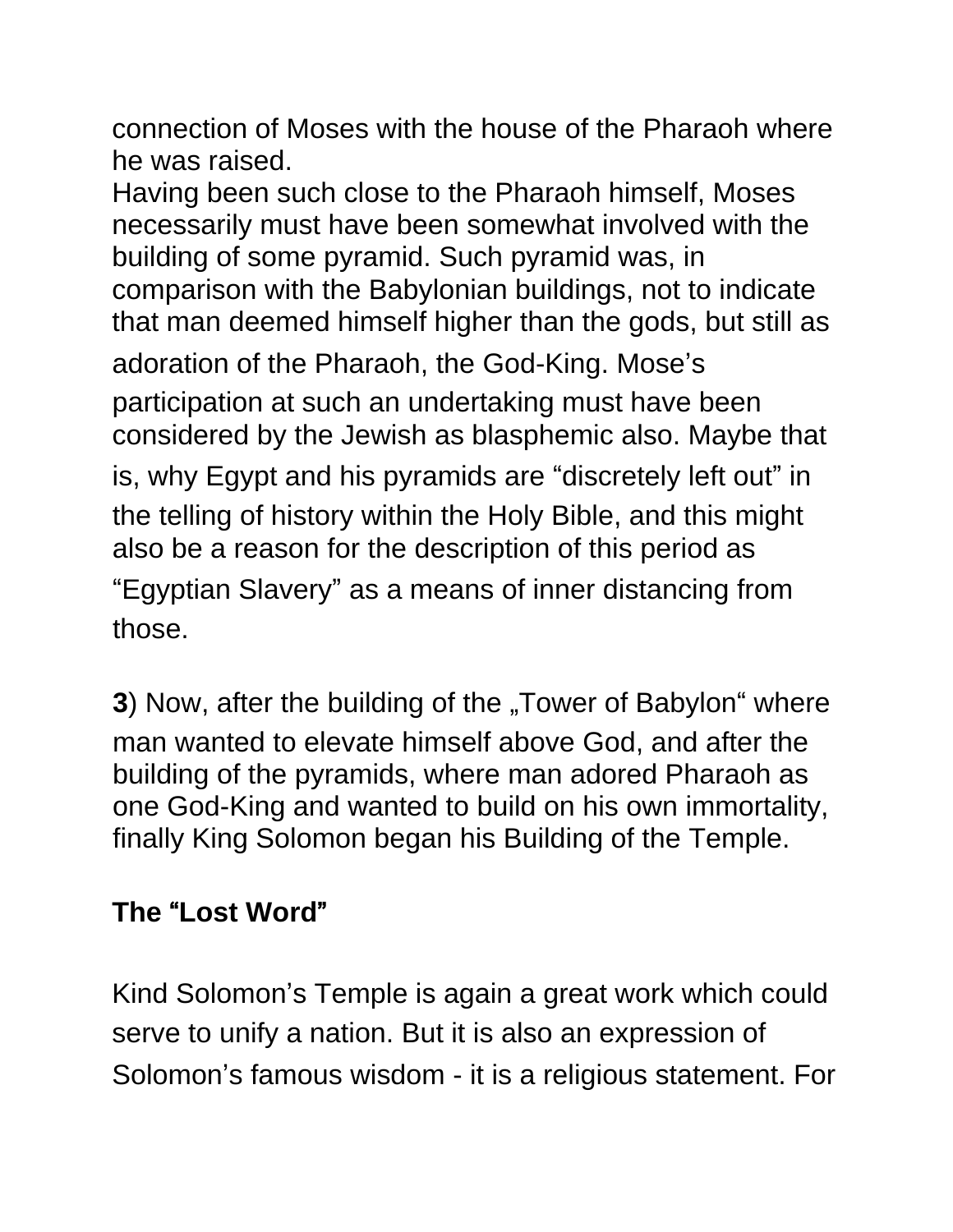the first time ever, this large edifice is not a work, where man glorifies himself. Nor being created to elevate one man to the status of God-King. The building of this Temple unifies the forces and powers of a whole nation solely for

the reason to "glorify "the One and Only True and Living GOD. That is the core statement of the Jewish Nation: The Temple is supposed to be an offer to HIM to take his house in the midst of his people. That is, what makes this building so different from all the others before.

**The plan to build a house for the LORD was already made by his father, Kind David. But David believed that his hands were too bloodstained. Therefore he considered himself unworthy to build such house for the Lord. In dying, he begged his son Solomon, whom he considered to be innocent, to commence such Great Work.**

The Temple is said to be a representation of the Tabernacle, which commemorates the covenant of the LORD with his people given to Moses at the burning bush when leading the "children of Israel" from captivity, and wherein Israel offered a place for the LORD to live in, in the midst of his people.

Moses is the "father" of the Nation of Israel. Undoubted by any historian, he was accepted as the historian author of the Pentateuch (the 5 Books of Moses). In the Jewish narration of his birth, his name is explained with the Hebrew word mšh, "draw", and shall remind us to the story

where his step-mother has "drawn him out of the waters",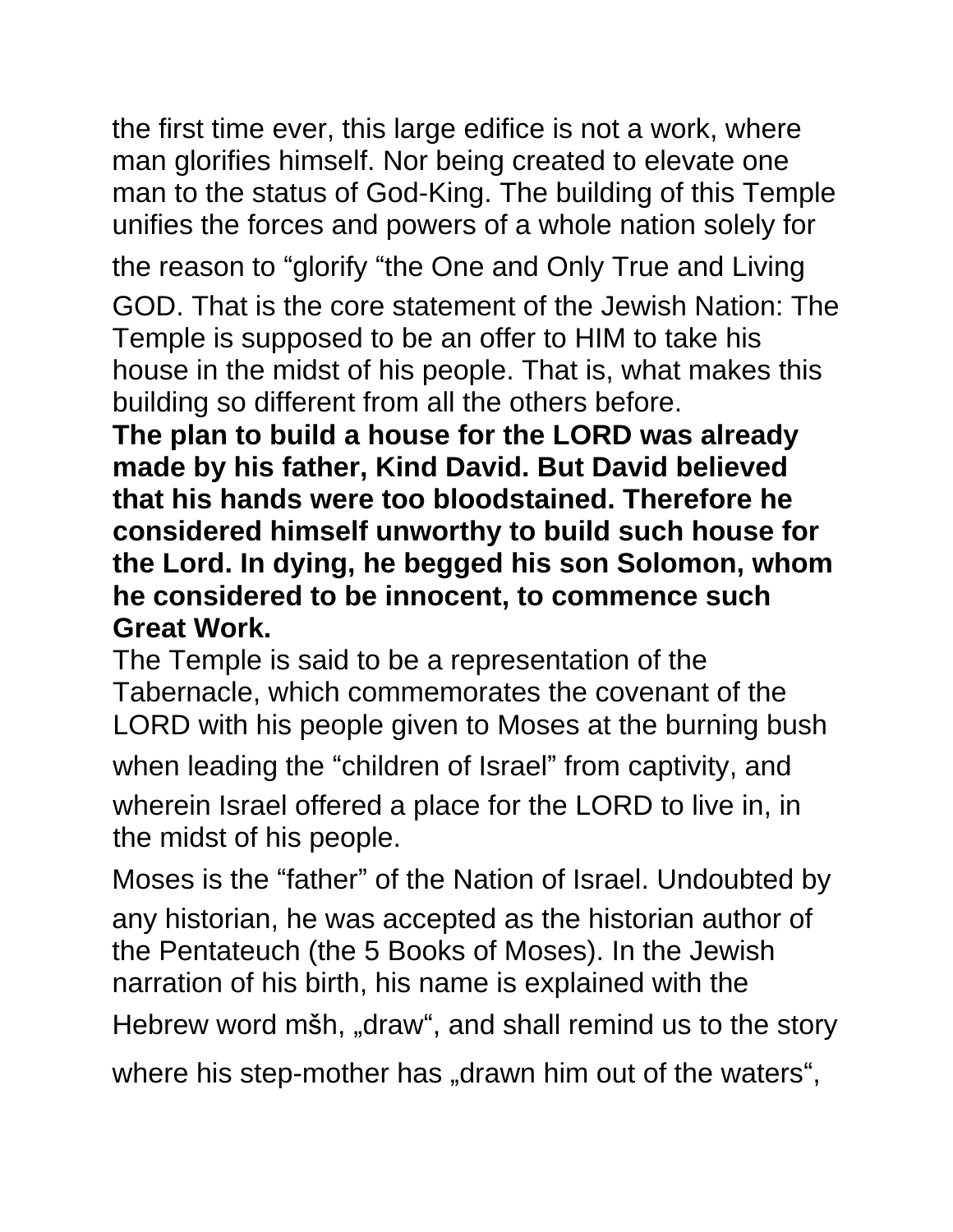where, according to the Old Testament, he was put in into a weed basket into the Nile river. Pharaoh's daughter pulled him out and raised him. Later he became an important officer at Pharaoh's court, and still later he led the "Children of Israel" out of the "Egyptian Slavery".

Today's scientists rather believe that Moses' name comes

from the Egyptian word mśj, "to be born / to give life". And as such it would be in concordance with such Egyptian names as usually found as compound with a god's name,

as i.e. Rá-mś-św (Ramses) "Ra gave him life " and Dhwtj-

mś-św (Thutmoses) "Thought gave him life". Many such names are found in Egyptian inscriptions and were also often written without the name of the denominating god (Mś-św / Mś).

Moses is the one to whom the LORD spoke in the burning bush and said: "I am the Only God". He also told him HIS name: הֶי ְאהֶ שרֲאֶ הֶי ְאהֶ -' ähi'jäh 'asher 'ähi'jäh - "I AM THAT I AM "– often written down in form of the Tetragrammaton יהוה-" JOD-HEH WAV-HEH".

The LORD also stated that he is a "jealous GOD", and commanded in the First Commandment: "Thou shalt not have other gods besides me ".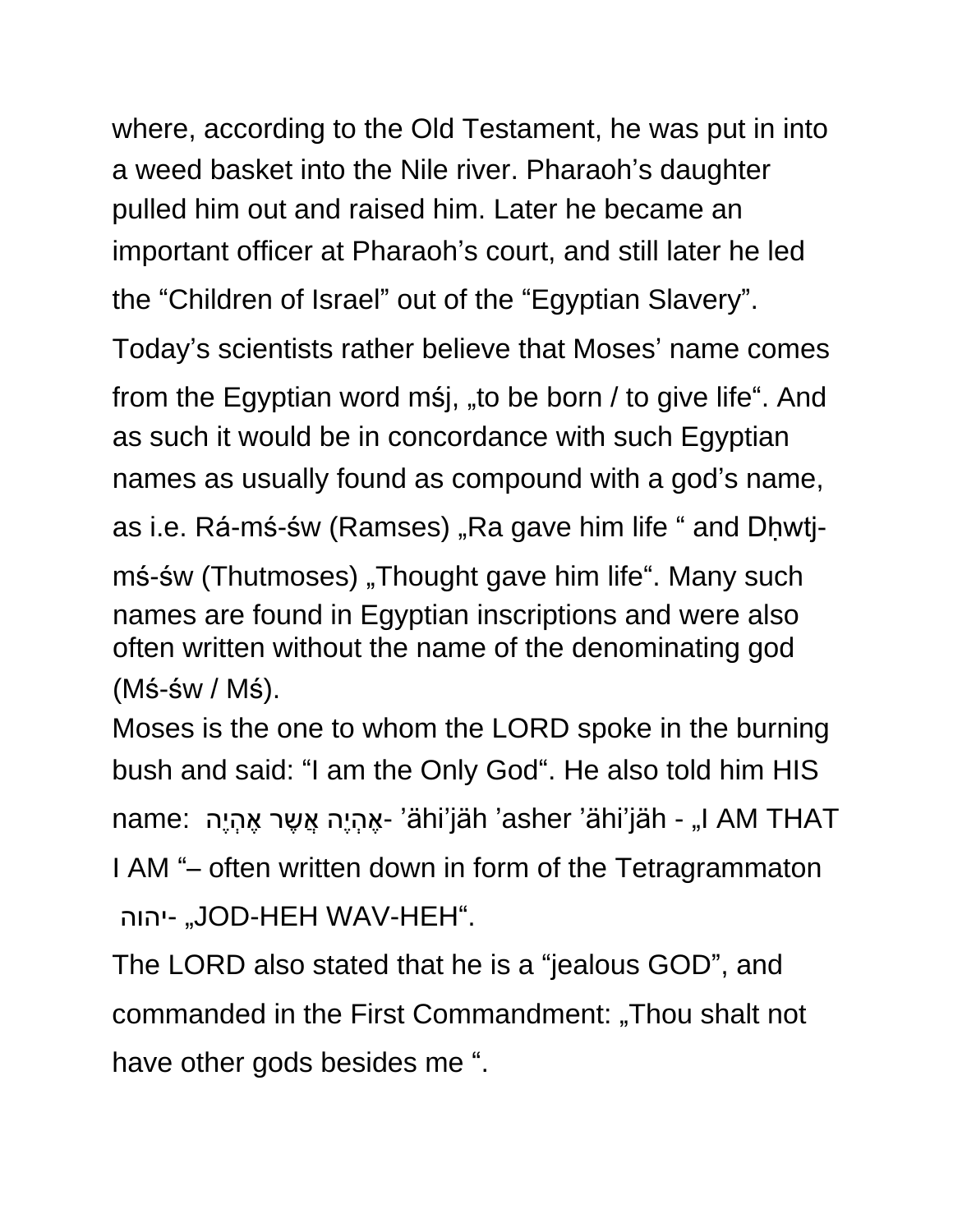Moses taught his people that man shall not speak out the ".Name of GOD", that the name of GOD is unspeakable, because man cannot comprehend GOD. In consequence, Moses himself can hardly have GOD's name as part of his own name. He cannot be some "Jah - Mś-św" (GOD gave him life"), he can actually just be a  $,...$ -Mś-św", which is ("..."gave him life).

### **The Name of Moses:**

Name **Pronunciation** Meaning **Moses** Mšh "draw"

## **Ramses**

Rá-mś-św

"Ra gave him life"

**Thutmoses** 

Dḥwtj- mś-św

"Thot gave him life"

\_\_Moses

\_\_Mś-św / Mś

"<sub>\_\_\_</sub> gave him life"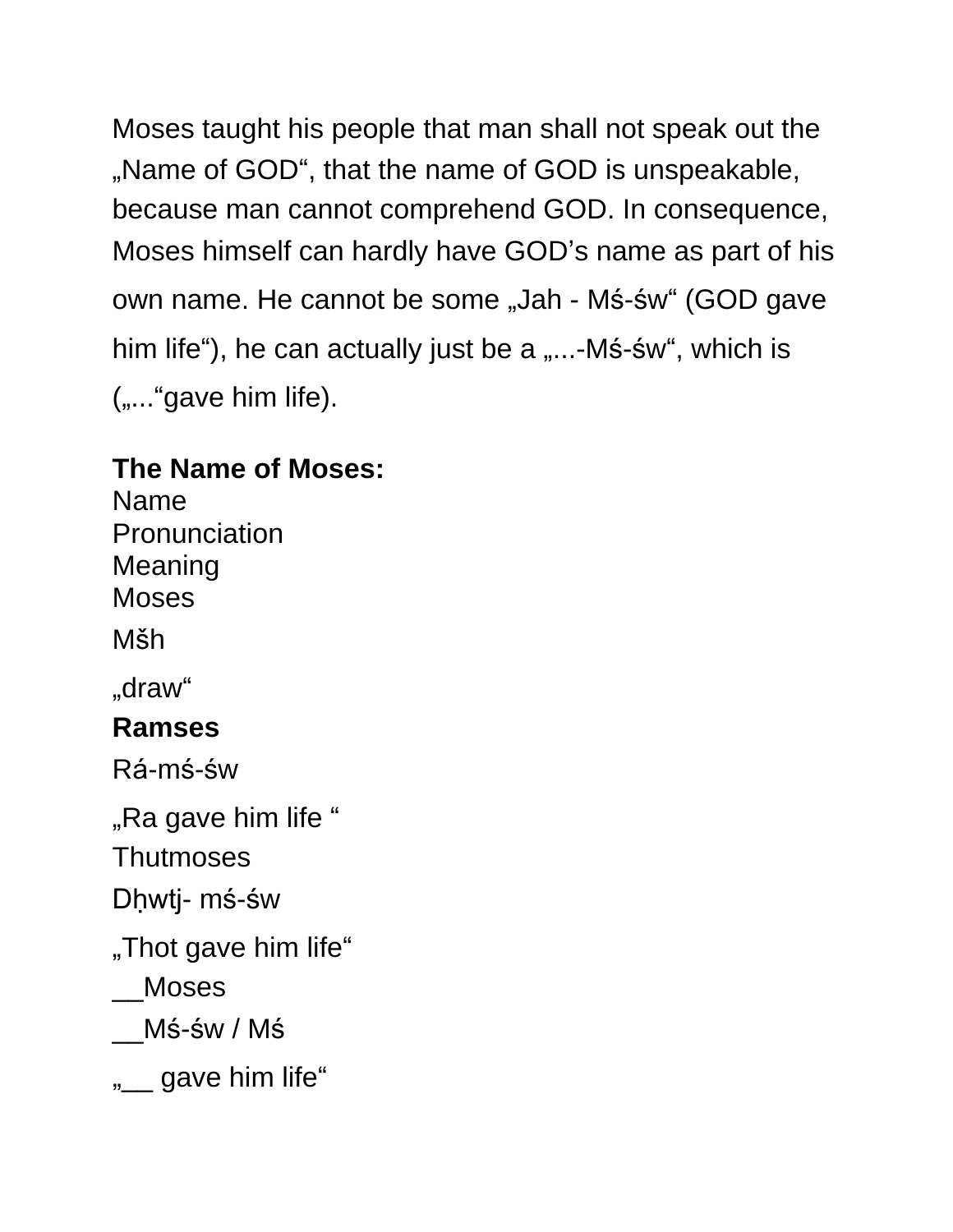**The Name of GOD**: Name **Pronunciation** Meaning ָאֵהָיֶה אֲשֶׁר אֱהָיֶה 'ähi'jäh 'asher 'ähi'jäh "I AM THAT I AM " יהוה "JOD-HEH WAV-HEH" The Tetragrammaton

### **Our** "**Temple**"

Originating historically in the medieval European Builder's Guilds in the gothic period, one might actually wonder why Freemasons use the term of building a "Temple", rather than building a "Cathedral" or a "Dome".

Why do we use this symbol? And where does "King Solomon" come into play? Just stating that this king was the patron of the builders would not be satisfactory. What is so important of his undertaking? Presuming that it has to do with his "wisdom", what kind of wisdom was it that makes it so important to us?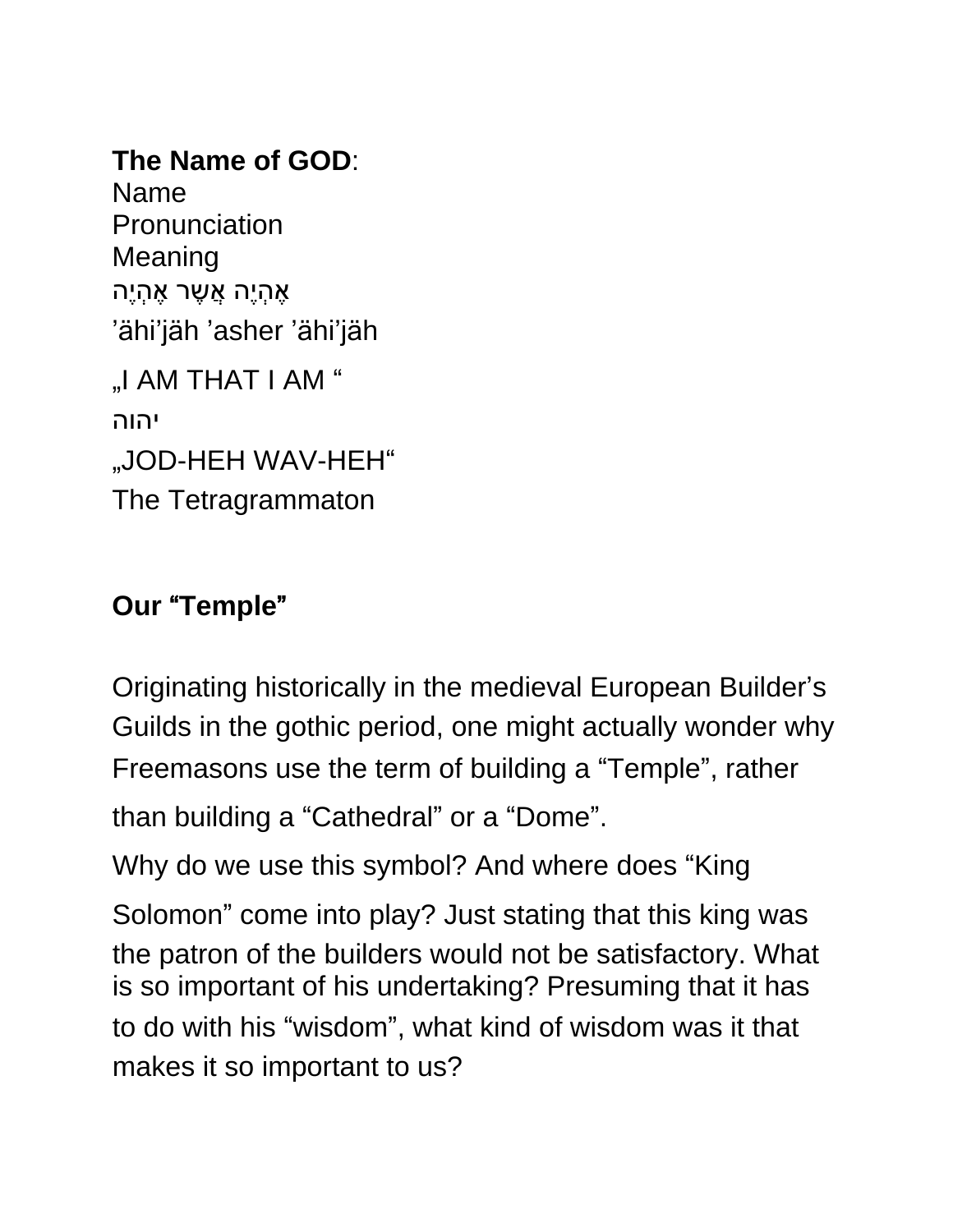Freemasonry carries the answer to this question within its own Order – it is the knowledge of the "lost word", which

gives us the key. It is it's meaning that elaborates the Temple.

The Ancients worshipped various gods of nature, when they believed to observe miracles and wonders (e.g. thunder, lightning etc.).

At the burning bush, it is for the first time, that man (here Moses) is allowed to speak to "Jahwe " The first Letter of

the Tetragrammaton: "JAH" denotes "I" or "It is I". The

following syllables of the Hebrew Tetragrammaton, "HWH" complete the name of GOD.

But the "I AM THAT I AM" it is not to be meant as just a

simple "Here I am", implementing a "do not ask any further

and keep your distance". It is rather a J A H W E : I am the

I AM HERE" for you.

Such familiar contact with GOD is still today with the Jewish practice.

Salomon's Temple is a manifest of such knowledge. This statement binds King Solomon and his Building of the Temple with the operative and speculative Masons of the medieval Cathedrals.

This "I AM HERE for you" is also the central statement of the Rabbi named Jesus, the son of Joseph, who always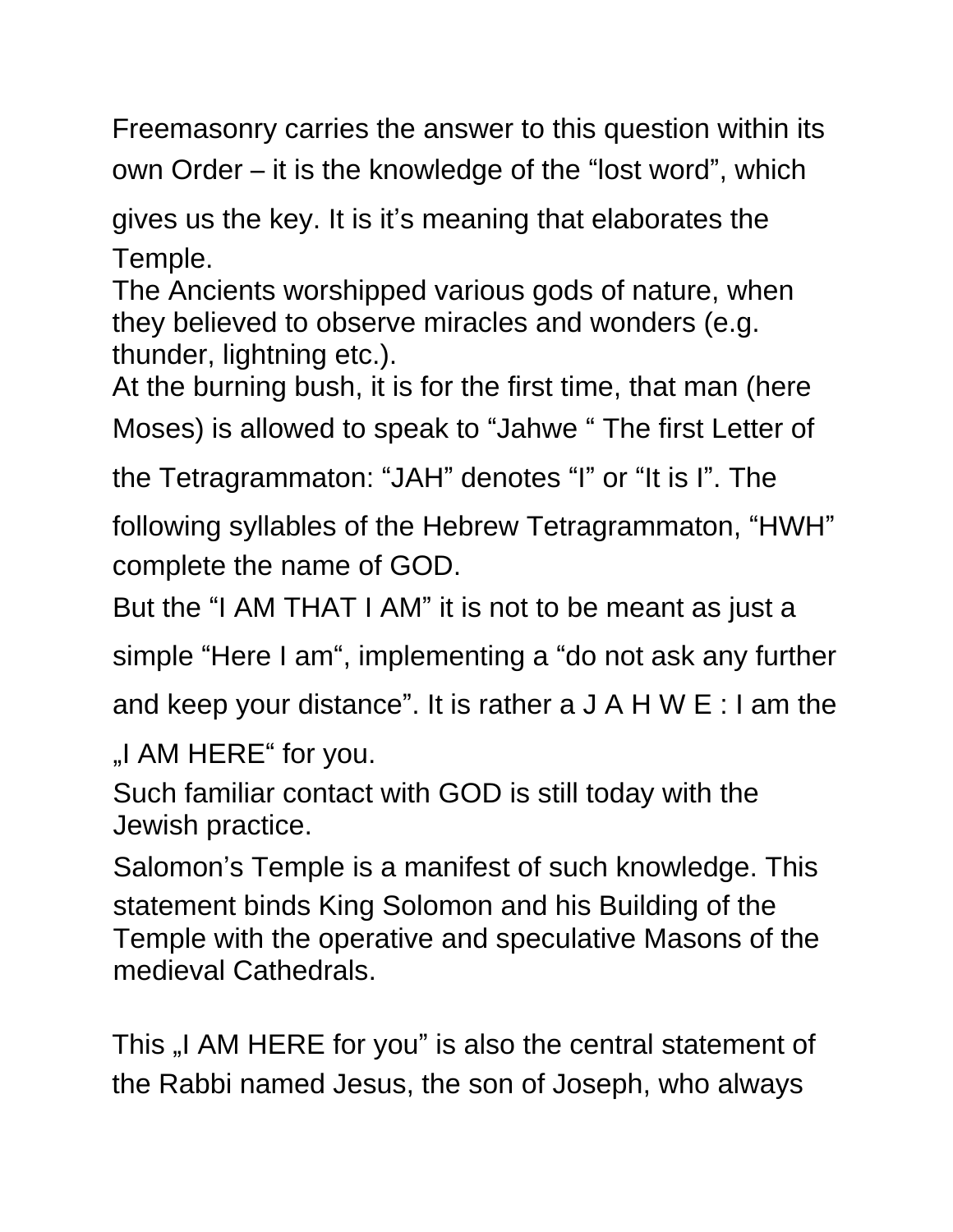pointed out that man should turn himself to GOD and abstain from self-adoration and idolatry. Man should be kind to man and love his neighbor, consider all mankind as one family, all being GOD's children.

Thus, the "Building of the Temple" becomes a symbol for the belief that all men can consider themselves to be one unity. The stones for such building are the people. That "

Building of the New Temple" is far more than just a moral or ethical exemplification of history. It is the central element of our whole ""Western Culture".

Here is to be found the key for the importance of exactly this Temple to Freemasonry.

The early operative stonemasons of the "Compagnonnage des Fils du Roi Solomon", the "Brotherhood of Fellows of the Sons of Solomon", under the patronage of the Order of the Temple, were one of the first groups of cathedral builders. By emulating this "speculative" building into "operative" craftsmanship, by building cathedrals for the glorification of the LORD, they pointed out this concept, putting into stone the motto of the Templar's Order: "Non nobis, Domine, non nobis, sed nomine tuo da gloriam" – ".Not unto us, o LORD, not unto us, but unto THY name give glory".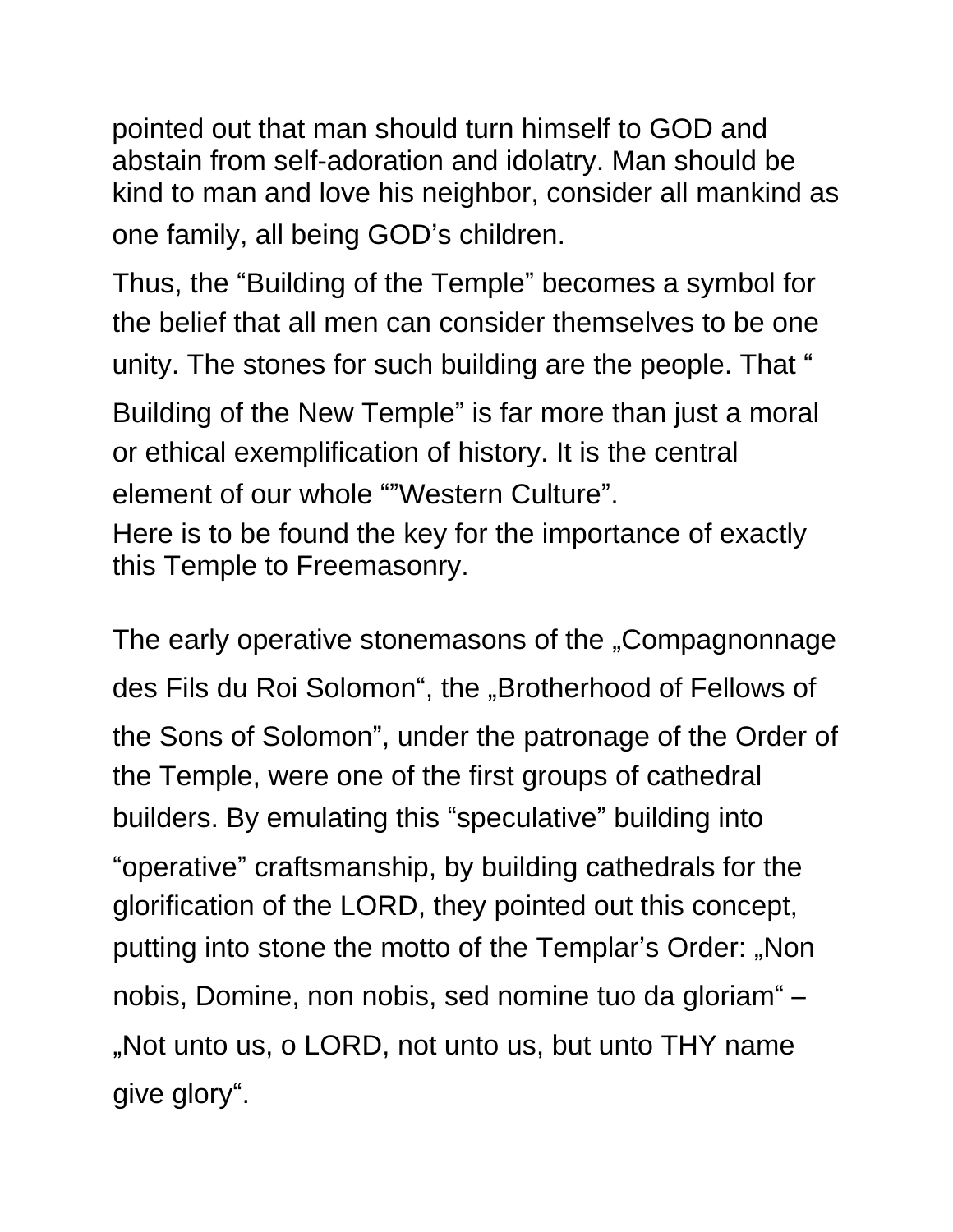Let us therefore all be living stones in the building of the Great Temple !

Let us form ourselves, upright and in accordance with the plumbline, let us remember that we are on the same level

with all mankind, and let us be tried by the Master's square !

Let our light so shine before us, that men may see the good works, and glorify our Father who is in heaven ! Let there be light.

## **THE SCRIPTURE READING FROM AMOS**

The Greeks, as we recall from our discussion of circumambulation, chanted an ode as the worshipper moved about the altar from left to right, for their odes were the most sacred literature in their possession; but the Master of the Masonic lodge reads from the Holy Bible as the Fellow Craft makes his mystic rounds, and that for the same reason. He on whose life's journey the Great Light sends its rays may walk confidently and cheerfully and not as those who stumble through the dark.

And it is fitting that in this connection the rays come from the prophecy of Amos, for that seer sought to bring order and light into the workaday world of men, one of the chief tasks of the Fellow Craft, who receives knowledge that he may become a social builder. Amos wrought his great work during the days of Jeroboam II, in whose reign religion had grown hard and formal, pleasure had rotted into vice, luxury had become a disease, and the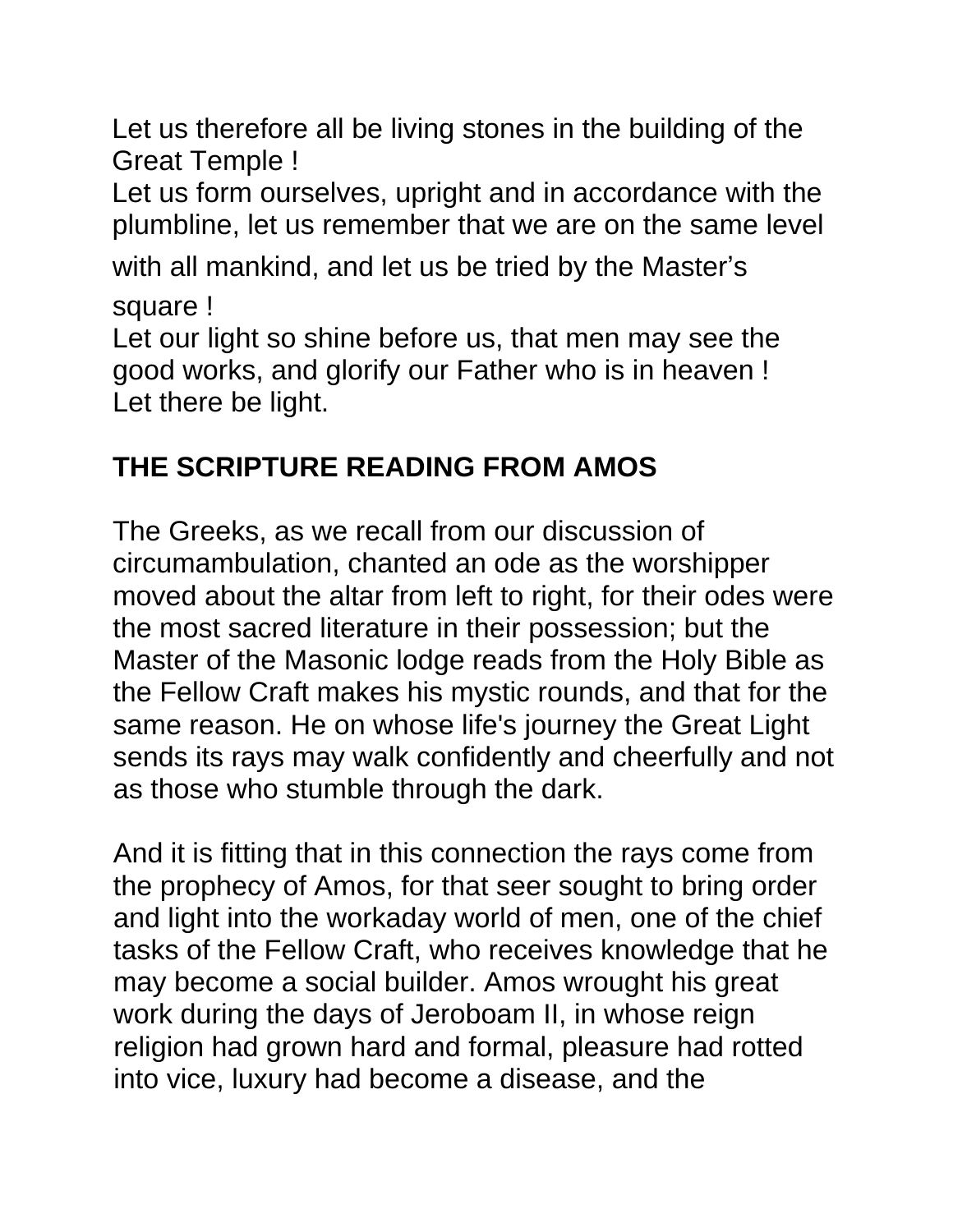aristocracy fattened on the poor. Against these conditions Amos set himself, though he was "no prophet, nor the son of a prophet," and he lashed the abuses of his people with such effective fury, that the high-ups had him banished from the kingdom. "The first great social reformer in history" Amos was no mere denunciator, but one who condemned things as they are by setting before them a picture of things as they should be.

In the graphic visions recorded in his book, Amos sets before us a picture of Israel being judged by a plague of locusts; then follows a fire that "devoured the great deep, and had begun to devour the tilled land;" these visitations are stayed by the supplication of the prophet, and then Jehovah brings a new kind of judgment to bear on his people. As we may read in Amos' own words; "Thus the Lord shewed me; and behold, the Lord stood upon a wall made by a plumbline, with a plumbline in his hand. And the Lord said unto me, Amos, what seest thou? And I said, a plumbline. Then said the Lord, behold, I will set a plumbline in the midst of my people Israel; I will not pass by them anymore."

This was no mere dramatic way of saying, The people had been bad; they must now be good. The lesson is no such banality as that, but cuts deeper into things. It is really a vision of an entirely new kind of judgment, for consider:— At first Jehovah chastised his people physically, as one may whip a child; later, he passed from external things into their hearts and said, In your conscience you will be